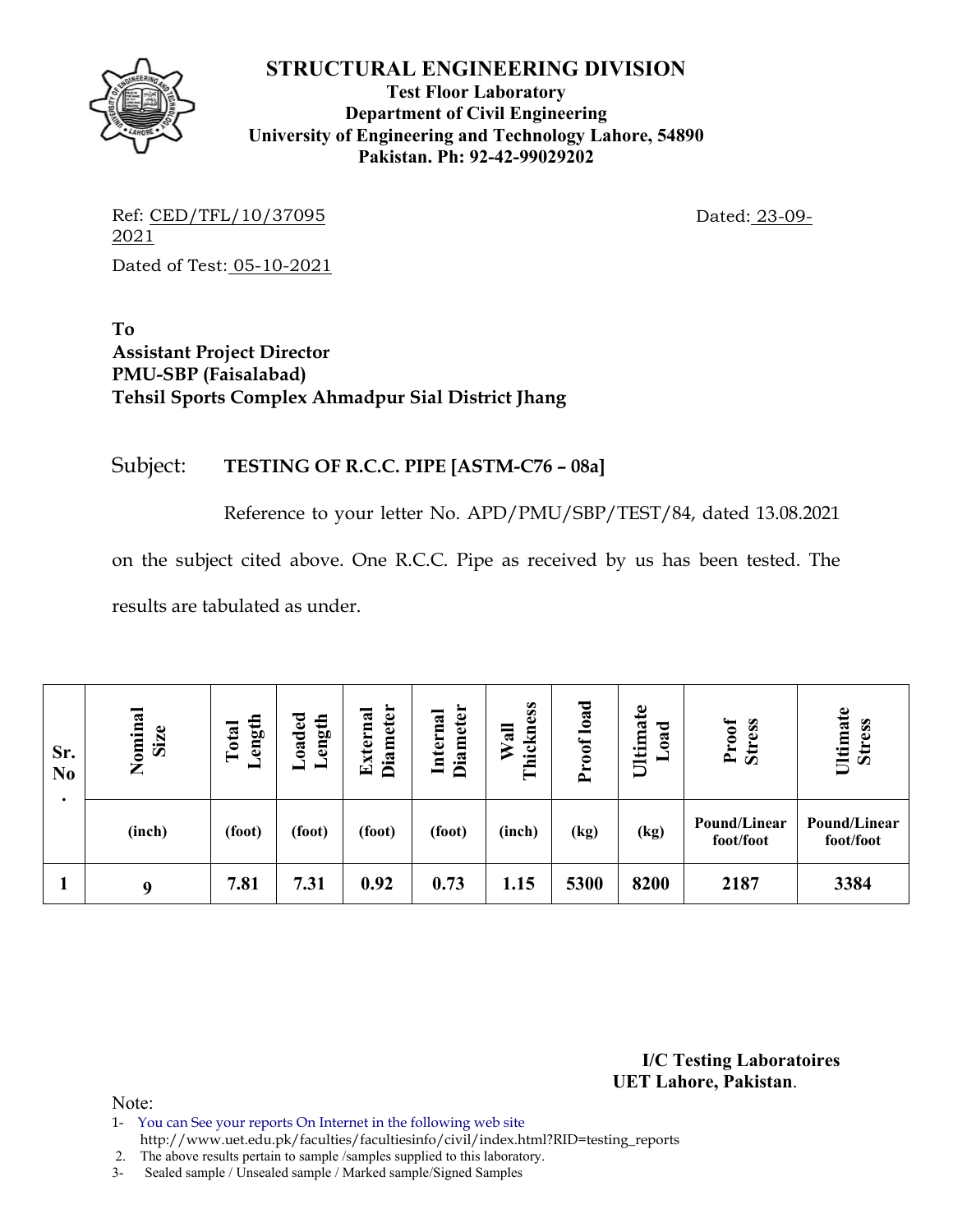

#### **Test Floor Laboratory Department of Civil Engineering University of Engineering and Technology Lahore, 54890 Pakistan. Ph: 92-42-99029202**

To, M/S Wadduha Engineering Lahore (Construction of East Bay Expressway Gawadar)( CCCC) (Manufacturer: M Khalid & Sons) Reference # CED/TFL **37131** (Dr. Waseem Abbass) Dated: 30-09-2021 Reference of the request letter # Nil Dated: 30-09-2021

## **Tension Test Report** (Page – 1/2)

| Date of Test | $05 - 10 - 2021$      |
|--------------|-----------------------|
| Gauge length | 8 inches              |
| Description  | G.I Wire Tensile Test |

| Sr. No.                      | Weight<br>Diameter/<br><b>Size</b><br>(mm) |                          | Area<br>$\text{(mm}^2)$      |                              | <b>Yield load</b>        | <b>Breaking</b><br>Load                 | Yield<br><b>Stress</b>       | <b>Ultimate</b><br><b>Stress</b> | Elongation                   | % Elongation             | Remarks                  |  |
|------------------------------|--------------------------------------------|--------------------------|------------------------------|------------------------------|--------------------------|-----------------------------------------|------------------------------|----------------------------------|------------------------------|--------------------------|--------------------------|--|
|                              | $\left(\frac{\text{kg}}{\text{m}}\right)$  | Nominal                  | Actual                       | Nominal                      | <b>Actual</b>            | (kg)                                    | (kg)                         | (MPa)                            | (MPa)                        | (inch)                   |                          |  |
| 1                            | 0.056                                      | ---------                | 3.02                         | ---------                    | 7.2                      |                                         | 320                          |                                  | 438                          | 1.10                     | 13.8                     |  |
| $\boldsymbol{2}$             | 0.055                                      | ---------                | 2.99                         | --------                     | 7.0                      |                                         | 320                          |                                  | 446                          | 1.50                     | 18.8                     |  |
| $\blacksquare$               | $\blacksquare$                             | -                        |                              | ۰                            | $\overline{\phantom{a}}$ | $\qquad \qquad \blacksquare$            | $\blacksquare$               | -                                | $\blacksquare$               | $\overline{\phantom{a}}$ | $\overline{\phantom{a}}$ |  |
| $\blacksquare$               | $\blacksquare$                             | $\overline{\phantom{a}}$ | $\overline{\phantom{0}}$     | $\qquad \qquad \blacksquare$ | $\overline{\phantom{a}}$ | $\overline{\phantom{a}}$                | $\qquad \qquad \blacksquare$ | $\overline{\phantom{a}}$         | $\overline{\phantom{a}}$     | $\overline{\phantom{a}}$ | $\overline{\phantom{a}}$ |  |
| $\qquad \qquad \blacksquare$ |                                            | $\overline{\phantom{0}}$ |                              | $\qquad \qquad \blacksquare$ |                          | $\overline{a}$                          | -                            | -                                | $\qquad \qquad \blacksquare$ | $\overline{\phantom{a}}$ | $\overline{\phantom{a}}$ |  |
|                              | $\blacksquare$                             | -                        | $\qquad \qquad \blacksquare$ | $\qquad \qquad \blacksquare$ |                          | $\overline{\phantom{a}}$                | $\overline{\phantom{0}}$     |                                  | $\qquad \qquad \blacksquare$ | $\blacksquare$           | $\blacksquare$           |  |
|                              |                                            |                          |                              |                              |                          | Note: only two samples for tensile test |                              |                                  |                              |                          |                          |  |
|                              |                                            |                          |                              |                              |                          |                                         |                              |                                  |                              |                          |                          |  |
|                              |                                            |                          |                              |                              |                          | <b>Bend Test</b>                        |                              |                                  |                              |                          |                          |  |
|                              |                                            |                          |                              |                              |                          |                                         |                              |                                  |                              |                          |                          |  |
|                              |                                            |                          |                              |                              |                          |                                         |                              |                                  |                              |                          |                          |  |
|                              |                                            |                          |                              |                              |                          |                                         |                              |                                  |                              |                          |                          |  |

**I/C Testing Laboratoires UET Lahore, Pakistan**.

Note:

1- You can See your reports On Internet in the following web site http://www.uet.edu.pk/faculties/facultiesinfo/civil/index.html?RID=testing\_reports

2. The above results pertain to sample /samples supplied to this laboratory.

3- Sealed sample / Unsealed sample / Marked sample/Signed Samples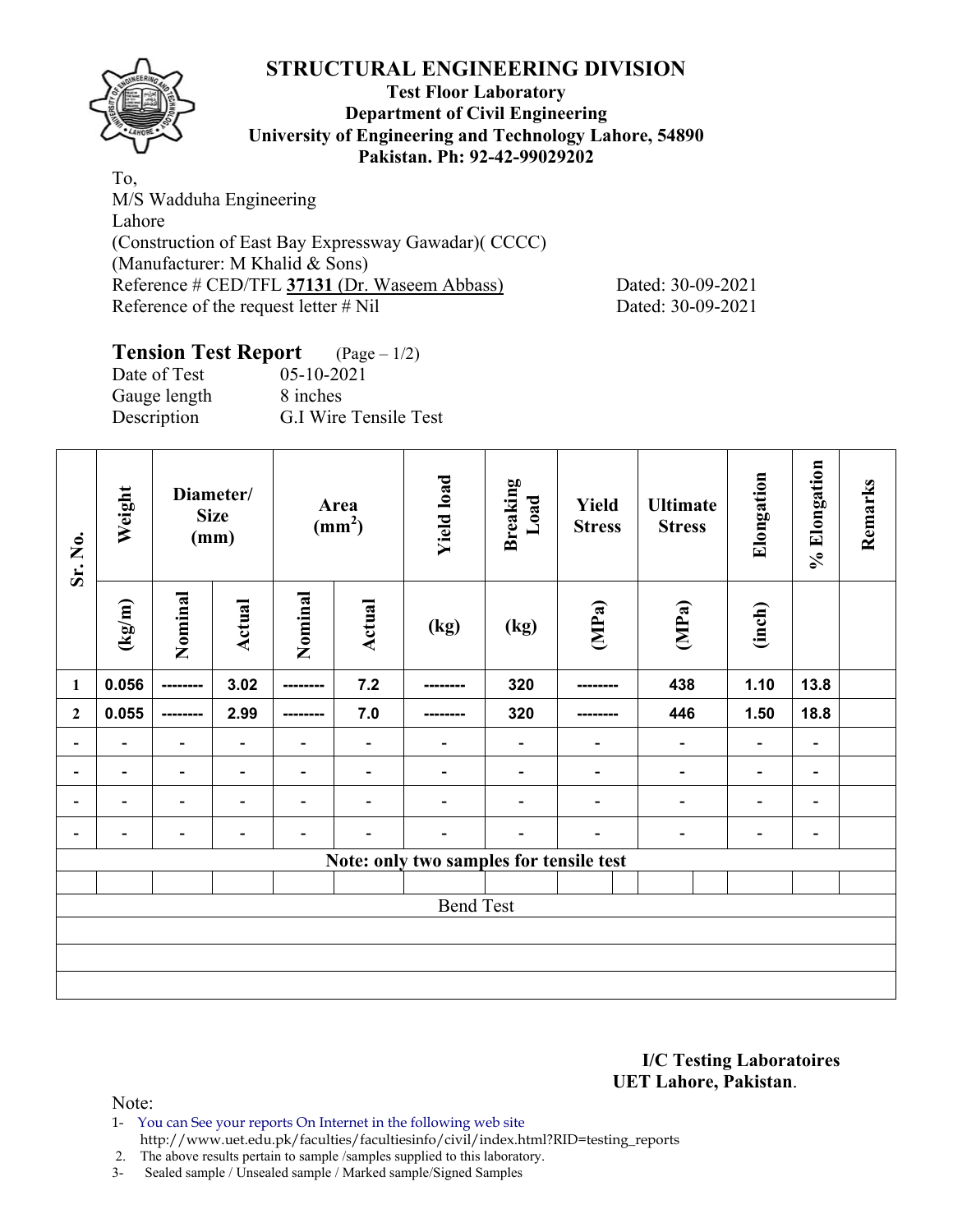

#### **Test Floor Laboratory Department of Civil Engineering University of Engineering and Technology Lahore, 54890 Pakistan. Ph: 92-42-99029202**

To, M/S Wadduha Engineering Lahore (Construction of East Bay Expressway Gawadar)( CCCC) (Manufacturer: M Khalid & Sons) Reference # CED/TFL 37131 (Dr. Waseem Abbass) Dated: 30-09-2021 Reference of the request letter # Nil Dated: 30-09-2021

## **Size Test Report** (Page – 2/2)

| Date of Test | $05 - 10 - 2021$        |
|--------------|-------------------------|
| Description  | G.I Wire Thickness Test |

| Sr.<br>No.   | Designation     | Measured<br>Diameter            | Remark |
|--------------|-----------------|---------------------------------|--------|
|              |                 | (mm)                            |        |
| $\mathbf{1}$ | <b>G.I Wire</b> | 3.00                            |        |
|              |                 |                                 |        |
|              |                 |                                 |        |
|              |                 |                                 |        |
|              |                 |                                 |        |
|              |                 |                                 |        |
|              |                 |                                 |        |
|              |                 |                                 |        |
|              |                 | <b>Only One Sample for Test</b> |        |

**I/C Testing Laboratoires UET Lahore, Pakistan**.

- 1- You can See your reports On Internet in the following web site http://www.uet.edu.pk/faculties/facultiesinfo/civil/index.html?RID=testing\_reports
- 2. The above results pertain to sample /samples supplied to this laboratory.
- 3- Sealed sample / Unsealed sample / Marked sample/Signed Samples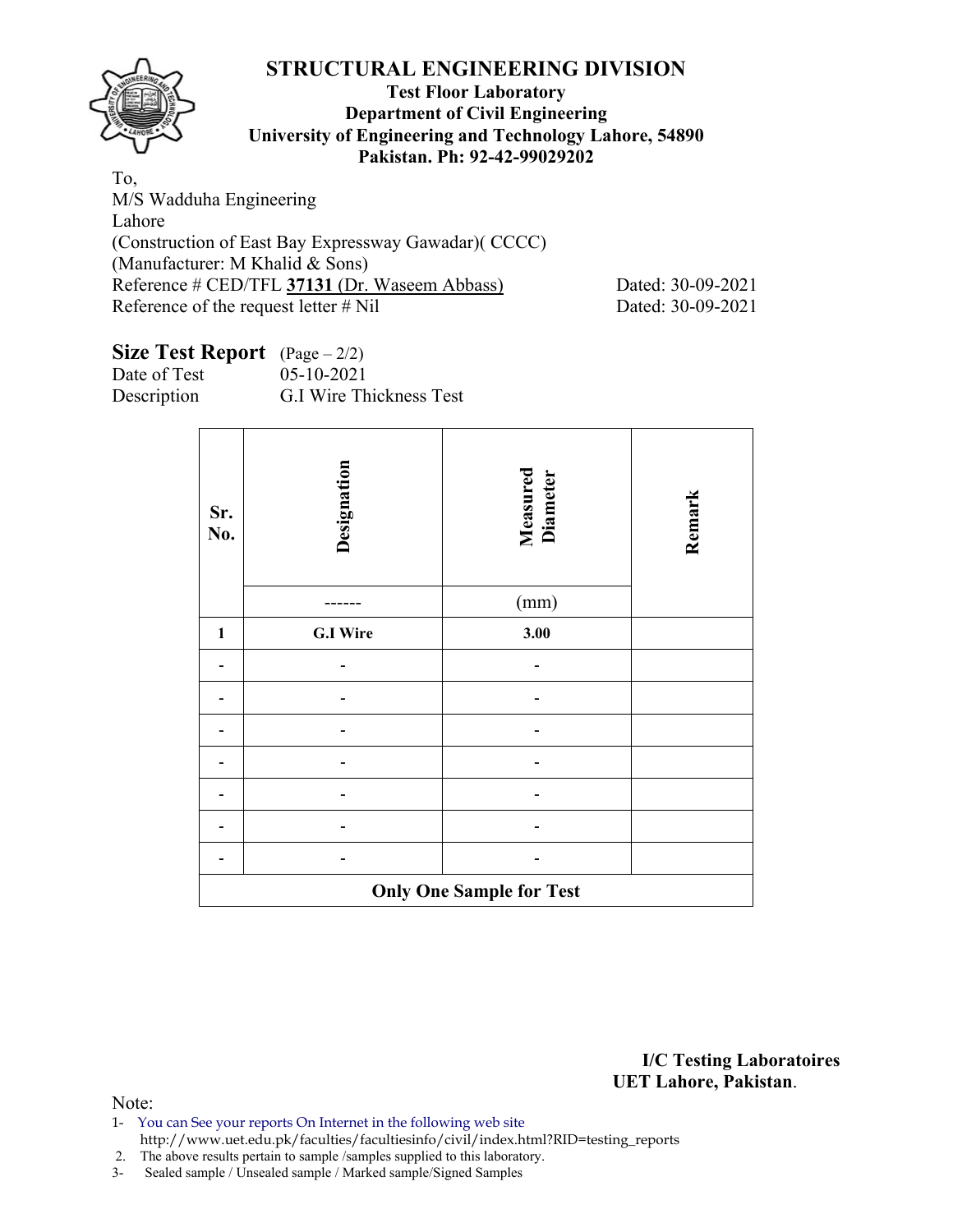

#### **Test Floor Laboratory Department of Civil Engineering University of Engineering and Technology Lahore, 54890 Pakistan. Ph: 92-42-99029202**

To, Assistant Resident Engineer Engineering Consultancy Services Punjab (Pvt) Ltd Supply, Construction, Installation of Water Filtration Plants in Multan

| Reference # CED/TFL 37145 (Dr. Waseem Abbass)         | Dated: 04-10-2021 |
|-------------------------------------------------------|-------------------|
| Reference of the request letter # ECSP/PAPA/SZ-MUL-27 | Dated: 30-09-2021 |

# **Tension Test Report** (Page -1/1)<br>Date of Test (05-10-2021)

Gauge length 8 inches

 $05-10-2021$ Description Deformed Steel Bar Tensile and Bend Test as per ASTM-A615

| Sr. No.                  | Weight                                        | Diameter/<br><b>Size</b> |                          | Area<br>$(in^2)$         |                | <b>Yield load</b>        | <b>Breaking</b><br>Load | <b>Yield Stress</b><br>(psi) |                          |                                                                 | <b>Ultimate Stress</b><br>(psi) | Elongation               | % Elongation             | Remarks |
|--------------------------|-----------------------------------------------|--------------------------|--------------------------|--------------------------|----------------|--------------------------|-------------------------|------------------------------|--------------------------|-----------------------------------------------------------------|---------------------------------|--------------------------|--------------------------|---------|
|                          | $\frac{2}{10}$                                | Nominal<br>$(\#)$        | Actual<br>(inch)         | Nominal                  | <b>Actual</b>  | (kg)                     | (kg)                    | Nominal                      | Actual                   | Nominal                                                         | Actual                          | (inch)                   |                          |         |
| $\mathbf{1}$             | 0.378                                         | 3                        | 0.376                    | 0.11                     | 0.111          | 3800                     | 4900                    | 76200                        | 75480                    | 98200                                                           | 97400                           | 1.00                     | 12.5                     |         |
| $\mathbf{2}$             | 0.374                                         | $\mathbf{3}$             | 0.374                    | 0.11                     | 0.110          | 3900                     | 4900                    | 78200                        | 78160                    | 98200                                                           | 98200                           | 1.00                     | 12.5                     |         |
|                          |                                               | $\overline{a}$           |                          |                          |                |                          |                         |                              |                          |                                                                 | $\overline{a}$                  | -                        |                          |         |
| $\overline{\phantom{a}}$ | $\overline{\phantom{0}}$                      | $\blacksquare$           | $\overline{\phantom{0}}$ | $\overline{\phantom{0}}$ | $\blacksquare$ |                          |                         |                              | $\overline{\phantom{a}}$ | $\overline{\phantom{a}}$                                        | $\overline{\phantom{a}}$        | $\overline{\phantom{a}}$ | $\overline{\phantom{0}}$ |         |
| $\blacksquare$           | $\blacksquare$                                | $\overline{\phantom{0}}$ | ۰                        | $\blacksquare$           | $\blacksquare$ |                          |                         |                              |                          | $\overline{\phantom{0}}$                                        | $\overline{a}$                  | $\overline{\phantom{0}}$ | $\blacksquare$           |         |
|                          | -                                             | -                        | $\blacksquare$           | $\blacksquare$           | $\blacksquare$ | $\overline{\phantom{0}}$ |                         |                              | $\blacksquare$           | ۰                                                               | $\overline{a}$                  | $\overline{\phantom{a}}$ | $\overline{\phantom{0}}$ |         |
|                          |                                               |                          |                          |                          |                |                          |                         |                              |                          | Note: only two samples for tensile and one sample for bend test |                                 |                          |                          |         |
|                          |                                               |                          |                          |                          |                |                          |                         |                              |                          |                                                                 |                                 |                          |                          |         |
|                          |                                               |                          |                          |                          |                |                          | <b>Bend Test</b>        |                              |                          |                                                                 |                                 |                          |                          |         |
|                          | #3 Bar Bend Test Through 180° is Satisfactory |                          |                          |                          |                |                          |                         |                              |                          |                                                                 |                                 |                          |                          |         |
|                          |                                               |                          |                          |                          |                |                          |                         |                              |                          |                                                                 |                                 |                          |                          |         |
|                          |                                               |                          |                          |                          |                |                          |                         |                              |                          |                                                                 |                                 |                          |                          |         |

**I/C Testing Laboratoires UET Lahore, Pakistan**.

- 1- You can See your reports On Internet in the following web site http://www.uet.edu.pk/faculties/facultiesinfo/civil/index.html?RID=testing\_reports
- 2. The above results pertain to sample /samples supplied to this laboratory.
- 3- Sealed sample / Unsealed sample / Marked sample/Signed Samples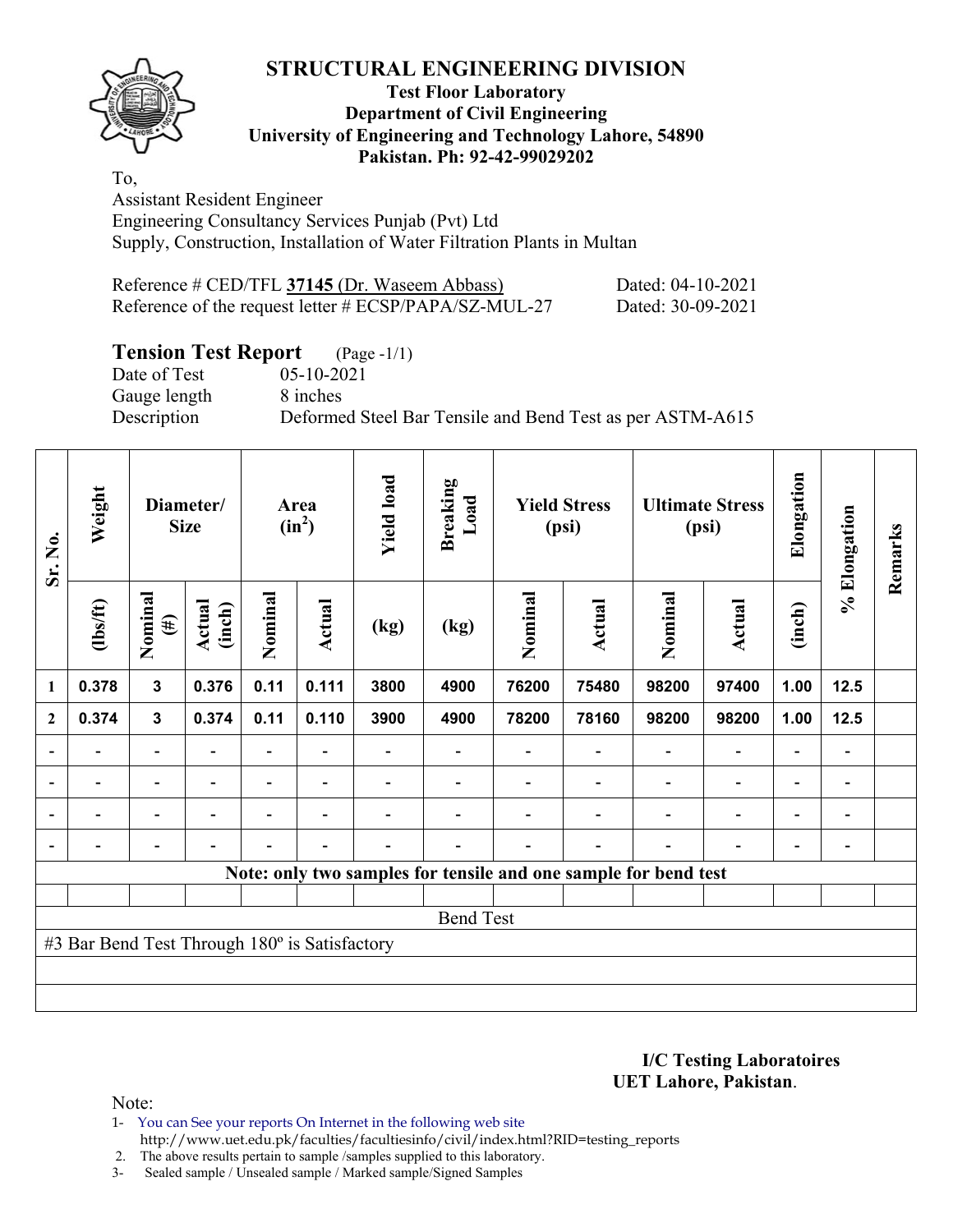

**Test Floor Laboratory Department of Civil Engineering University of Engineering and Technology Lahore, 54890 Pakistan. Ph: 92-42-99029202** 

To, M/S Style Textile (Pvt) Ltd Lahore (Style SAP PH3 Project) ((Naveena Steel) ASE)

Reference # CED/TFL **37146** (Dr. Waseem Abbass) Dated: 05-10-2021 Reference of the request letter # Nil Dated: 30-09-2021

## **Tension Test Report** (Page -1/3) Date of Test 05-10-2021 Gauge length 8 inches Description Deformed Steel Bar Tensile and Bend Test as per ASTM-A615

| Sr. No.                                             | Weight   | Diameter/<br><b>Size</b><br>(mm) |        | Area<br>$(in^2)$ |        | <b>Yield load</b>                                   | <b>Breaking</b><br>Load                                           | <b>Yield Stress</b><br>(psi) |        | <b>Ultimate Stress</b><br>(psi) |                          | Elongation               | % Elongation   | Remarks |
|-----------------------------------------------------|----------|----------------------------------|--------|------------------|--------|-----------------------------------------------------|-------------------------------------------------------------------|------------------------------|--------|---------------------------------|--------------------------|--------------------------|----------------|---------|
|                                                     | (1bs/ft) | Nominal                          | Actual | Nominal          | Actual | (kg)                                                | (kg)                                                              | Nominal                      | Actual | Nominal                         | <b>Actual</b>            | (inch)                   |                |         |
| 1                                                   | 0.406    | 10                               | 9.90   | 0.12             | 0.119  | 4300                                                | 5500                                                              | 78998                        | 79390  | 101044                          | 101600                   | 1.00                     | 12.5           |         |
| $\overline{2}$                                      | 0.412    | 10                               | 9.97   | 0.12             | 0.121  | 4500                                                | 5900                                                              | 82673                        | 81970  | 108393                          | 107500                   | 1.00                     | 12.5           |         |
| 3                                                   | 0.414    | 10                               | 10.00  | 0.12             | 0.122  | 4300                                                | 5500                                                              | 78998                        | 77920  | 101044                          | 99700                    | 0.90                     | 11.3           |         |
| 4                                                   | 0.415    | 10                               | 10.01  | 0.12             | 0.122  | 4400                                                | 5600                                                              | 80835                        | 79540  | 102881                          | 101300                   | 0.80                     | 10.0           |         |
|                                                     |          |                                  |        |                  |        |                                                     |                                                                   |                              |        |                                 |                          |                          |                |         |
| $\blacksquare$                                      |          |                                  |        |                  |        |                                                     |                                                                   |                              |        | $\overline{a}$                  | $\overline{\phantom{0}}$ | $\overline{\phantom{0}}$ | $\overline{a}$ |         |
|                                                     |          |                                  |        |                  |        |                                                     | Note: only four samples for tensile and two samples for bend test |                              |        |                                 |                          |                          |                |         |
|                                                     |          |                                  |        |                  |        |                                                     |                                                                   |                              |        |                                 |                          |                          |                |         |
|                                                     |          |                                  |        |                  |        |                                                     | <b>Bend Test</b>                                                  |                              |        |                                 |                          |                          |                |         |
| 10mm Dia Bar Bend Test Through 180° is Satisfactory |          |                                  |        |                  |        |                                                     |                                                                   |                              |        |                                 |                          |                          |                |         |
|                                                     |          |                                  |        |                  |        | 10mm Dia Bar Bend Test Through 180° is Satisfactory |                                                                   |                              |        |                                 |                          |                          |                |         |
|                                                     |          |                                  |        |                  |        |                                                     |                                                                   |                              |        |                                 |                          |                          |                |         |

**I/C Testing Laboratoires UET Lahore, Pakistan**.

- 1- You can See your reports On Internet in the following web site http://www.uet.edu.pk/faculties/facultiesinfo/civil/index.html?RID=testing\_reports
- 2. The above results pertain to sample /samples supplied to this laboratory.
- 3- Sealed sample / Unsealed sample / Marked sample/Signed Samples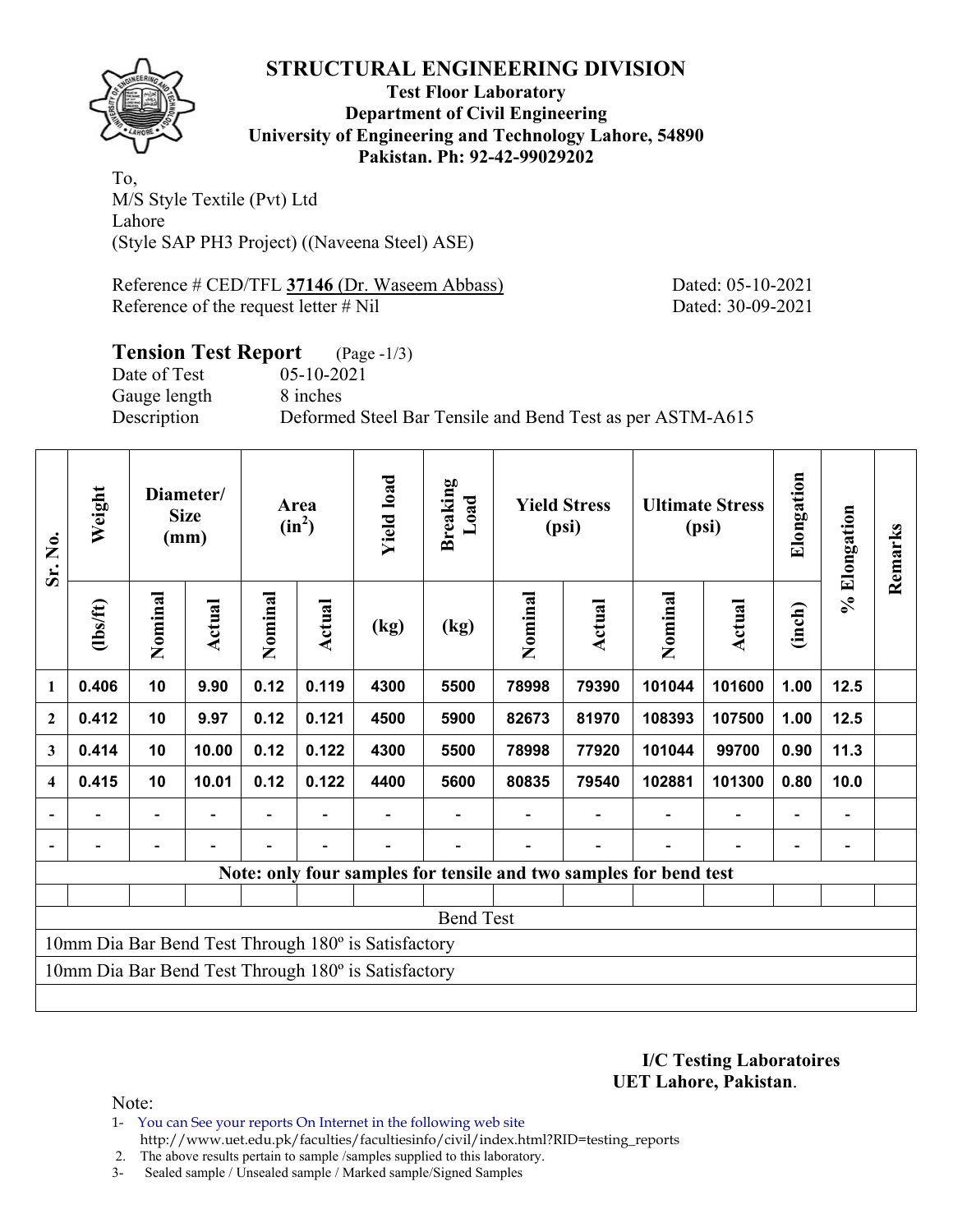

#### **Test Floor Laboratory Department of Civil Engineering University of Engineering and Technology Lahore, 54890 Pakistan. Ph: 92-42-99029202**

To, M/S Style Textile (Pvt) Ltd Lahore (Style SAP C1 Project) ((Amreli Steel) kraftcon)

Reference # CED/TFL **37146** (Dr. Waseem Abbass) Dated: 05-10-2021 Reference of the request letter # Nil Dated: 30-09-2021

#### **Tension Test Report** (Page -2/3) Date of Test 05-10-2021 Gauge length 8 inches Description Deformed Steel Bar Tensile and Bend Test as per ASTM-A615

| Sr. No.                  | Weight                                              | Diameter/<br><b>Size</b><br>(mm) |        | Area<br>$(in^2)$ |        | <b>Yield load</b>                                   | <b>Breaking</b><br>Load                                           | <b>Yield Stress</b><br>(psi) |        | <b>Ultimate Stress</b><br>(psi) |                          | Elongation               | % Elongation | Remarks |
|--------------------------|-----------------------------------------------------|----------------------------------|--------|------------------|--------|-----------------------------------------------------|-------------------------------------------------------------------|------------------------------|--------|---------------------------------|--------------------------|--------------------------|--------------|---------|
|                          | (1bs/ft)                                            | Nominal                          | Actual | Nominal          | Actual | (kg)                                                | (kg)                                                              | Nominal                      | Actual | Nominal                         | <b>Actual</b>            | (inch)                   |              |         |
| $\mathbf{1}$             | 0.422                                               | 10                               | 10.09  | 0.12             | 0.124  | 3700                                                | 4700                                                              | 67975                        | 65820  | 86347                           | 83700                    | 1.20                     | 15.0         |         |
| $\mathbf{2}$             | 0.419                                               | 10                               | 10.05  | 0.12             | 0.123  | 3800                                                | 4700                                                              | 69812                        | 68060  | 86347                           | 84200                    | 1.30                     | 16.3         |         |
| 3                        | 0.420                                               | 10                               | 10.07  | 0.12             | 0.123  | 3700                                                | 4600                                                              | 67975                        | 66090  | 84510                           | 82200                    | 1.40                     | 17.5         |         |
| $\boldsymbol{4}$         | 0.421                                               | 10                               | 10.08  | 0.12             | 0.124  | 3800                                                | 4800                                                              | 69812                        | 67740  | 88184                           | 85600                    | 1.40                     | 17.5         |         |
| $\overline{\phantom{a}}$ |                                                     | Ξ.                               |        |                  |        |                                                     |                                                                   |                              |        |                                 | $\overline{\phantom{0}}$ | $\overline{\phantom{0}}$ |              |         |
| $\overline{\phantom{a}}$ |                                                     |                                  |        |                  |        |                                                     |                                                                   |                              |        |                                 |                          |                          |              |         |
|                          |                                                     |                                  |        |                  |        |                                                     | Note: only four samples for tensile and two samples for bend test |                              |        |                                 |                          |                          |              |         |
|                          |                                                     |                                  |        |                  |        |                                                     |                                                                   |                              |        |                                 |                          |                          |              |         |
|                          |                                                     |                                  |        |                  |        |                                                     | <b>Bend Test</b>                                                  |                              |        |                                 |                          |                          |              |         |
|                          | 10mm Dia Bar Bend Test Through 180° is Satisfactory |                                  |        |                  |        |                                                     |                                                                   |                              |        |                                 |                          |                          |              |         |
|                          |                                                     |                                  |        |                  |        | 10mm Dia Bar Bend Test Through 180° is Satisfactory |                                                                   |                              |        |                                 |                          |                          |              |         |
|                          |                                                     |                                  |        |                  |        |                                                     |                                                                   |                              |        |                                 |                          |                          |              |         |

**I/C Testing Laboratoires UET Lahore, Pakistan**.

- 1- You can See your reports On Internet in the following web site http://www.uet.edu.pk/faculties/facultiesinfo/civil/index.html?RID=testing\_reports
- 2. The above results pertain to sample /samples supplied to this laboratory.
- 3- Sealed sample / Unsealed sample / Marked sample/Signed Samples